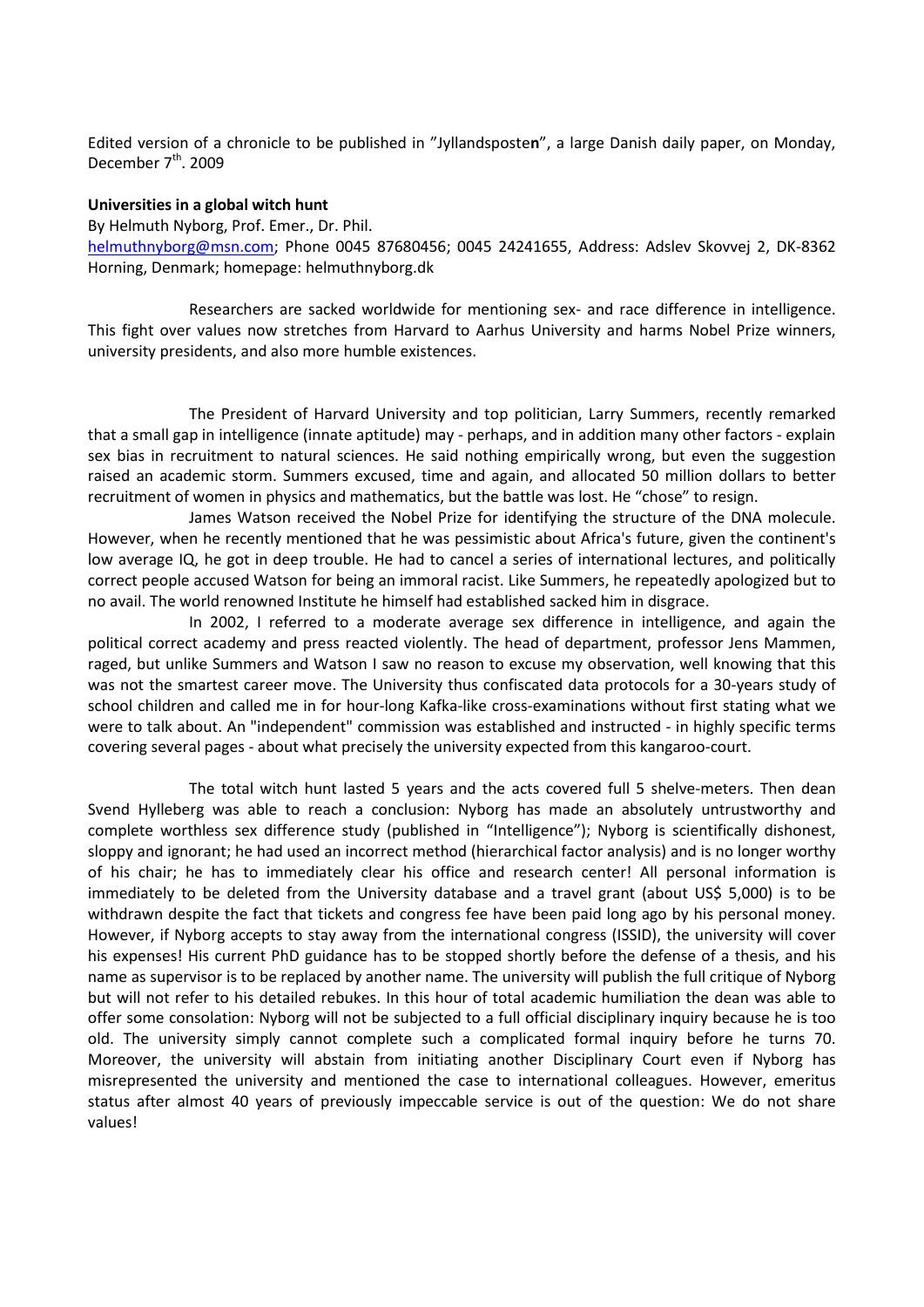The case reflects, in my opinion, a fundamental disagreement about values, a violation of the academic freedom of expression, a threat to the principle of free choice of scientific method, and an entirely arbitrary and sloppy treatment by the university. I therefore submitted the case to a governmental "Committee on Scientific Research Integrity "(UVVU) under the Ministry for Science, Technology and Development. After careful scrutiny the committee came to the conclusion that it could find no signs of scientific dishonesty. Five years of intense witch-hunt of a 30 year project, with hundreds of children and over a thousand direct or indirect variables, had just revealed a few inconsequential errors and a local disagreement about an often used method (Hierarchical Factor Analysis). The way the university handled the case provoked the full elite of international elite of IQ researchers, including three Presidents of international scientific societies and the editors of several international high-level journals, to write concerned letters to Rector Laurits B. Holm-Nielsen. These events forced rector to denounce the assessment of the dean and director, just as 8 out of 10 psychology professors had done before him, and he ended the Nyborg case with an ice-cold rehiring with no duties for 6 months, until I had to leave when turning 70.

Unfortunately, this was not the end of the witch-hunt. Contra the decision of the UVVU, Rector maintained the serious critique of my sex difference research. This is unlawful, I am told by specialists. What is worse, Dean Hylleberg and director Mammen continue their attacks in the daily press. Their public statements reveal a disturbingly low level of insight into the project, they lie, and they promulgate serious personal insinuations. I complained to Rector over all this, but after almost a year of hard thinking he came to the conclusion that the university's handling of a case had been careful and entirely correct. Just a few examples will show how wrong this is (for more examples (in Danish, Alas), see www. helmuthnyborg. dk).

Director Mammen tells newspapers that Nyborg is scientifically dishonest because he does not tell his readers of the international journal that it was an indispensable requirement that all the school children participating in the study had to be photographed naked (as part of a standard Tanner-Whitehouse pubertal screening). This may have introduced a bias, so we cannot rely on the data. Nyborg's entire project therefore becomes totally worthless and completely untrustworthy. The dean agrees and concludes: Nyborg is unworthy of his chair. He must go! Truth is, however, that the dean and the director personally made-up the "indispensable" requirements. It is even stated explicitly in the manual that participation is entirely voluntary and nobody must be put under pressure. Only half the children were actually photographed and their IQ does NOT differ from that of the non-photographed children. The university knows this perfectly well but sees no reason to tell that much to the public. Rector maintains that the University has given the case a fair and careful treatment!

The Dean also finds the project untrustworthy because Nyborg has measured the size of the penis. Who would not drop out of such kind of study? Nyborg does not tell his readers about the penile measure, and researchers failing to report such a potentially serious bias must immediately leave the University in disgrace. Truth is that penis was not at all measured! Rector knows this perfectly well, but sees no reason to admit this to the public, and maintains that the dean has handled the case in an entirely correct and non-sloppy way!

Associate professor Morten Kjeldgaard, also at the University of Aarhus, is another colleague who disagrees with the verdict of the UVVU, and maintains that I am fraudulent. In homepages with clear reference to Aarhus University he has, over 12 years after my protests to the university in 1997, told anybody who cares that I am a useless, petty wrangling, immoral, extreme right-wing oriented bogus researcher. He adds that this applies as well to all my many monstrous international friends (mentioned by name and details), i.e. to the entire international gang of fascist intelligence researches with their strong sympathies for Nazism and Ku Klux Klan. This even applies to their "scientific" societies, such as the